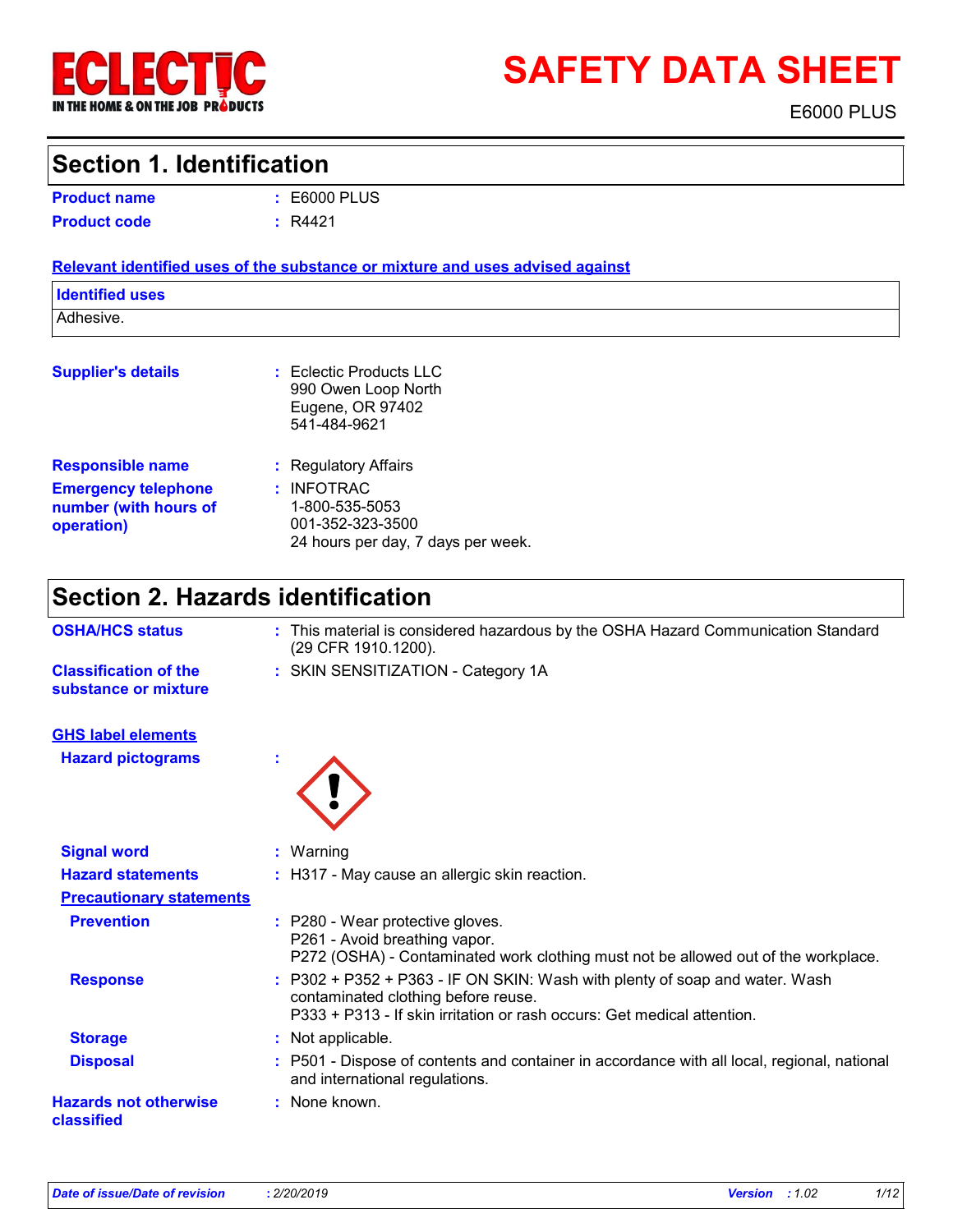# **Section 3. Composition/information on ingredients**

**Substance/mixture :**

: Mixture

| <b>Ingredient name</b>                                                                | $\frac{9}{6}$ | <b>CAS number</b> |
|---------------------------------------------------------------------------------------|---------------|-------------------|
| trimethoxyvinylsilane                                                                 | l≤3           | 2768-02-7         |
| bis(1,2,2,6,6-pentamethyl-4-piperidyl) sebacate                                       | ≤1            | 41556-26-7        |
| methyl 1,2,2,6,6-pentamethyl-4-piperidyl sebacate                                     | ≤1            | 82919-37-7        |
| Poly(oxy-1,2-ethanediyl), α-[3-[3-(2H-benzotriazol-2-yl)-5-(1,1-dimethylethyl)-       | ≤0.3          | 104810-47-1       |
| 4-hydroxyphenyl]-1-oxopropyl]-ω-[3-[3-(2H-benzotriazol-2-yl)-5-(1,1-                  |               |                   |
| dimethylethyl)-4-hydroxyphenyl]-1-oxopropoxy]-                                        |               |                   |
| Poly(oxy-1,2-ethanediyl), α-[3-[3-(2H-benzotriazol-2-yl)-5-(1,1-dimethylethyl)-  ≤0.3 |               | 104810-48-2       |
| 4-hydroxyphenyl]-1-oxopropyl]-ω-hydroxy-                                              |               |                   |

Any concentration shown as a range is to protect confidentiality or is due to batch variation.

**There are no additional ingredients present which, within the current knowledge of the supplier and in the concentrations applicable, are classified as hazardous to health or the environment and hence require reporting in this section.**

**Occupational exposure limits, if available, are listed in Section 8.**

### **Section 4. First aid measures**

#### **Description of necessary first aid measures**

| <b>Eye contact</b>  | : Immediately flush eyes with plenty of water, occasionally lifting the upper and lower<br>eyelids. Check for and remove any contact lenses. Continue to rinse for at least 10<br>minutes. Get medical attention if irritation occurs.                                                                                                                                                                                                                                                                                                                                                                                                                                                                                                                                                                                    |
|---------------------|---------------------------------------------------------------------------------------------------------------------------------------------------------------------------------------------------------------------------------------------------------------------------------------------------------------------------------------------------------------------------------------------------------------------------------------------------------------------------------------------------------------------------------------------------------------------------------------------------------------------------------------------------------------------------------------------------------------------------------------------------------------------------------------------------------------------------|
| <b>Inhalation</b>   | : Remove person to fresh air and keep at rest in a position comfortable for breathing. If<br>not breathing, if breathing is irregular or if respiratory arrest occurs, provide artificial<br>respiration or oxygen by trained personnel. It may be dangerous to the person providing<br>aid to give mouth-to-mouth resuscitation. Get medical attention if adverse health effects<br>persist or are severe. If unconscious, place in recovery position and get medical<br>attention immediately. Maintain an open airway. Loosen tight clothing such as a collar,<br>tie, belt or waistband.                                                                                                                                                                                                                              |
| <b>Skin contact</b> | : Wash with plenty of soap and water. Remove contaminated clothing and shoes. Wash<br>contaminated clothing thoroughly with water before removing it, or wear gloves.<br>Continue to rinse for at least 10 minutes. Get medical attention. In the event of any<br>complaints or symptoms, avoid further exposure. Wash clothing before reuse. Clean<br>shoes thoroughly before reuse.                                                                                                                                                                                                                                                                                                                                                                                                                                     |
| <b>Ingestion</b>    | : Wash out mouth with water. Remove dentures if any. Remove person to fresh air and<br>keep at rest in a position comfortable for breathing. If material has been swallowed and<br>the exposed person is conscious, give small quantities of water to drink. Stop if the<br>exposed person feels sick as vomiting may be dangerous. Do not induce vomiting<br>unless directed to do so by medical personnel. If vomiting occurs, the head should be<br>kept low so that vomit does not enter the lungs. Get medical attention if adverse health<br>effects persist or are severe. Never give anything by mouth to an unconscious person.<br>If unconscious, place in recovery position and get medical attention immediately.<br>Maintain an open airway. Loosen tight clothing such as a collar, tie, belt or waistband. |

|                                       | Most important symptoms/effects, acute and delayed  |                         |      |
|---------------------------------------|-----------------------------------------------------|-------------------------|------|
| <b>Potential acute health effects</b> |                                                     |                         |      |
| <b>Eye contact</b>                    | : No known significant effects or critical hazards. |                         |      |
| <b>Inhalation</b>                     | : No known significant effects or critical hazards. |                         |      |
| <b>Skin contact</b>                   | : May cause an allergic skin reaction.              |                         |      |
| <b>Ingestion</b>                      | : No known significant effects or critical hazards. |                         |      |
| <b>Over-exposure signs/symptoms</b>   |                                                     |                         |      |
| <b>Eye contact</b>                    | : No specific data.                                 |                         |      |
| <b>Date of issue/Date of revision</b> | : 2/20/2019                                         | <b>Version</b> : $1.02$ | 2/12 |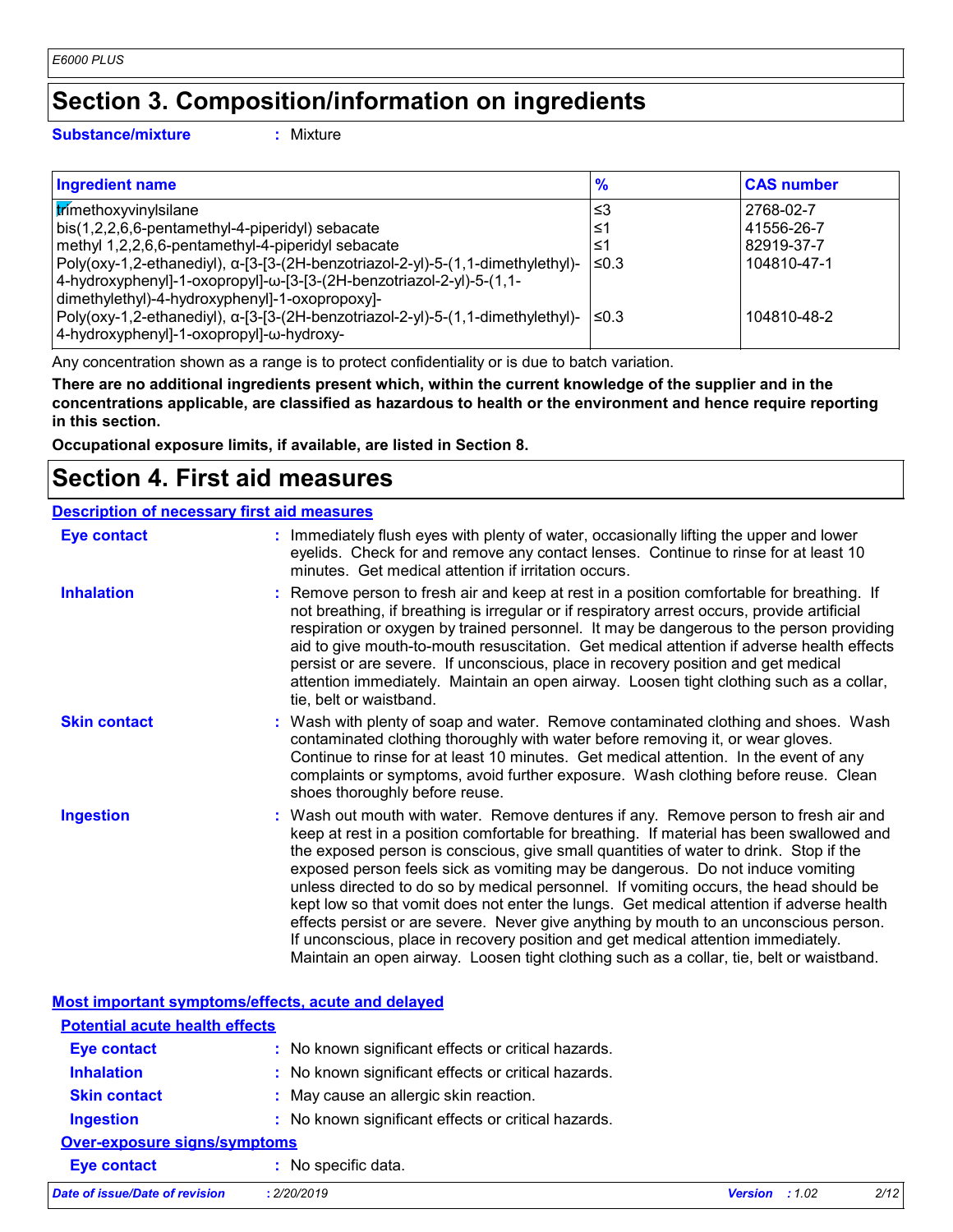# **Section 4. First aid measures**

| <b>Inhalation</b>                 | : No specific data.                                                                                                                                                                                                                                                   |  |
|-----------------------------------|-----------------------------------------------------------------------------------------------------------------------------------------------------------------------------------------------------------------------------------------------------------------------|--|
| <b>Skin contact</b>               | Adverse symptoms may include the following:<br>irritation<br>redness                                                                                                                                                                                                  |  |
| <b>Ingestion</b>                  | No specific data.                                                                                                                                                                                                                                                     |  |
|                                   | <u>Indication of immediate medical attention and special treatment needed, if necessary</u>                                                                                                                                                                           |  |
| <b>Notes to physician</b>         | : Treat symptomatically. Contact poison treatment specialist immediately if large<br>quantities have been ingested or inhaled.                                                                                                                                        |  |
| <b>Specific treatments</b>        | No specific treatment.                                                                                                                                                                                                                                                |  |
| <b>Protection of first-aiders</b> | : No action shall be taken involving any personal risk or without suitable training. It may<br>be dangerous to the person providing aid to give mouth-to-mouth resuscitation. Wash<br>contaminated clothing thoroughly with water before removing it, or wear gloves. |  |

#### **See toxicological information (Section 11)**

# **Section 5. Fire-fighting measures**

| <b>Extinguishing media</b>                               |                                                                                                                                                                                                     |  |
|----------------------------------------------------------|-----------------------------------------------------------------------------------------------------------------------------------------------------------------------------------------------------|--|
| <b>Suitable extinguishing</b><br>media                   | : Use an extinguishing agent suitable for the surrounding fire.                                                                                                                                     |  |
| <b>Unsuitable extinguishing</b><br>media                 | : None known.                                                                                                                                                                                       |  |
| <b>Specific hazards arising</b><br>from the chemical     | : In a fire or if heated, a pressure increase will occur and the container may burst.                                                                                                               |  |
| <b>Hazardous thermal</b><br>decomposition products       | : Decomposition products may include the following materials:<br>metal oxide/oxides                                                                                                                 |  |
| <b>Special protective actions</b><br>for fire-fighters   | : Promptly isolate the scene by removing all persons from the vicinity of the incident if<br>there is a fire. No action shall be taken involving any personal risk or without suitable<br>training. |  |
| <b>Special protective</b><br>equipment for fire-fighters | : Fire-fighters should wear appropriate protective equipment and self-contained breathing<br>apparatus (SCBA) with a full face-piece operated in positive pressure mode.                            |  |

# **Section 6. Accidental release measures**

|                                  |    | Personal precautions, protective equipment and emergency procedures                                                                                                                                                                                                                                                                                                                                              |
|----------------------------------|----|------------------------------------------------------------------------------------------------------------------------------------------------------------------------------------------------------------------------------------------------------------------------------------------------------------------------------------------------------------------------------------------------------------------|
| For non-emergency<br>personnel   |    | : No action shall be taken involving any personal risk or without suitable training.<br>Evacuate surrounding areas. Keep unnecessary and unprotected personnel from<br>entering. Do not touch or walk through spilled material. Avoid breathing vapor or mist.<br>Provide adequate ventilation. Wear appropriate respirator when ventilation is<br>inadequate. Put on appropriate personal protective equipment. |
| For emergency responders         | ÷. | If specialized clothing is required to deal with the spillage, take note of any information in<br>Section 8 on suitable and unsuitable materials. See also the information in "For non-<br>emergency personnel".                                                                                                                                                                                                 |
| <b>Environmental precautions</b> |    | : Avoid dispersal of spilled material and runoff and contact with soil, waterways, drains<br>and sewers. Inform the relevant authorities if the product has caused environmental<br>pollution (sewers, waterways, soil or air).                                                                                                                                                                                  |

#### **Methods and materials for containment and cleaning up**

| Date of issue/Date of revision | . 2/20/2019 | <b>Version</b> | :1.02 | 3/12 |
|--------------------------------|-------------|----------------|-------|------|
|                                |             |                |       |      |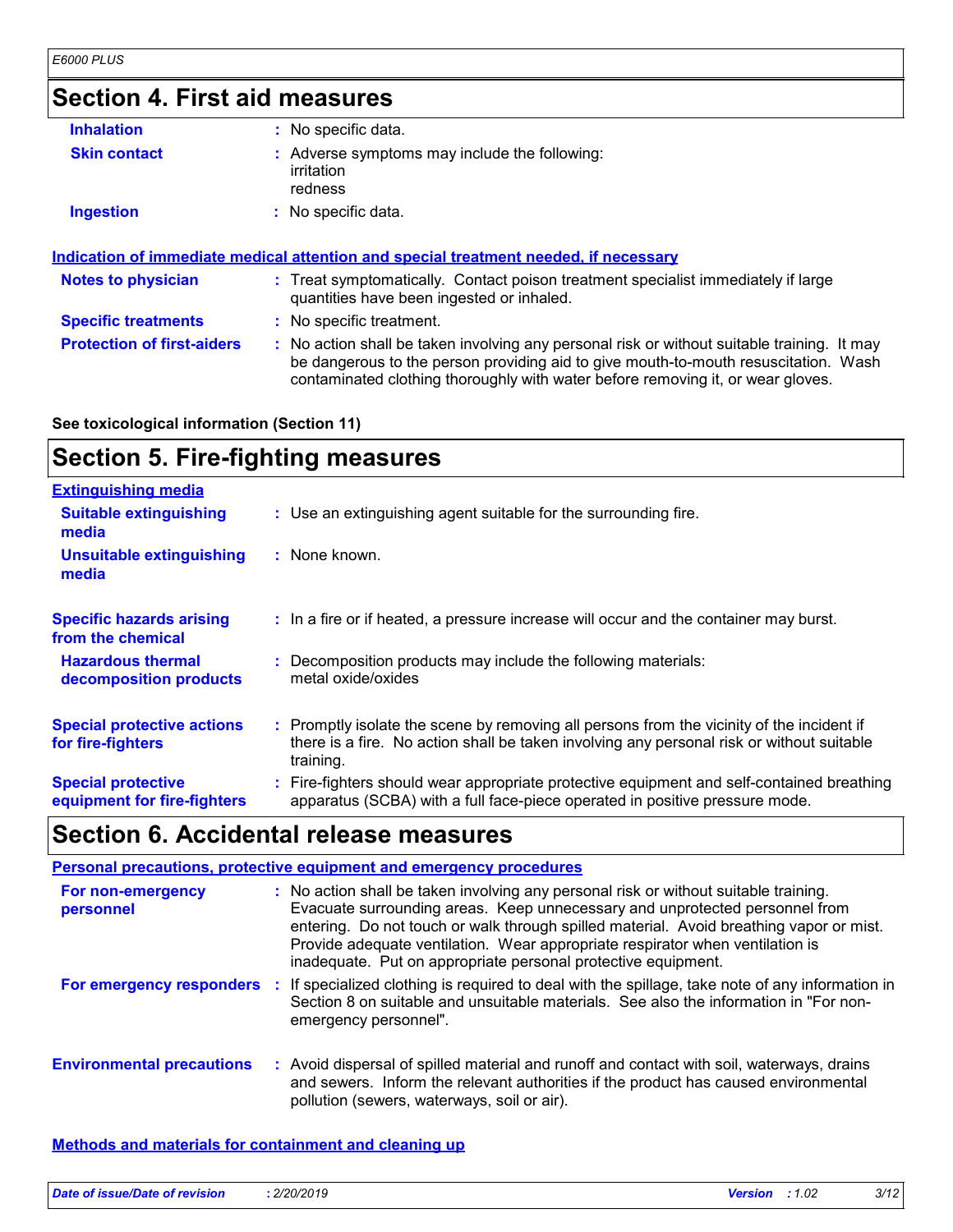# **Section 6. Accidental release measures**

| <b>Small spill</b> | : Stop leak if without risk. Move containers from spill area. Dilute with water and mop up<br>if water-soluble. Alternatively, or if water-insoluble, absorb with an inert dry material and<br>place in an appropriate waste disposal container. Dispose of via a licensed waste<br>disposal contractor.                                                                                                                                                                                                                                                                                                                                                                                                     |
|--------------------|--------------------------------------------------------------------------------------------------------------------------------------------------------------------------------------------------------------------------------------------------------------------------------------------------------------------------------------------------------------------------------------------------------------------------------------------------------------------------------------------------------------------------------------------------------------------------------------------------------------------------------------------------------------------------------------------------------------|
| Large spill        | : Stop leak if without risk. Move containers from spill area. Approach release from<br>upwind. Prevent entry into sewers, water courses, basements or confined areas. Wash<br>spillages into an effluent treatment plant or proceed as follows. Contain and collect<br>spillage with non-combustible, absorbent material e.g. sand, earth, vermiculite or<br>diatomaceous earth and place in container for disposal according to local regulations<br>(see Section 13). Dispose of via a licensed waste disposal contractor. Contaminated<br>absorbent material may pose the same hazard as the spilled product. Note: see<br>Section 1 for emergency contact information and Section 13 for waste disposal. |

# **Section 7. Handling and storage**

#### **Precautions for safe handling**

| <b>Protective measures</b>                                                       | : Put on appropriate personal protective equipment (see Section 8). Persons with a<br>history of skin sensitization problems should not be employed in any process in which<br>this product is used. Do not get in eyes or on skin or clothing. Do not ingest. Avoid<br>breathing vapor or mist. Keep in the original container or an approved alternative made<br>from a compatible material, kept tightly closed when not in use. Empty containers retain<br>product residue and can be hazardous. Do not reuse container.                                                       |
|----------------------------------------------------------------------------------|------------------------------------------------------------------------------------------------------------------------------------------------------------------------------------------------------------------------------------------------------------------------------------------------------------------------------------------------------------------------------------------------------------------------------------------------------------------------------------------------------------------------------------------------------------------------------------|
| <b>Advice on general</b><br>occupational hygiene                                 | : Eating, drinking and smoking should be prohibited in areas where this material is<br>handled, stored and processed. Workers should wash hands and face before eating,<br>drinking and smoking. Remove contaminated clothing and protective equipment before<br>entering eating areas. See also Section 8 for additional information on hygiene<br>measures.                                                                                                                                                                                                                      |
| <b>Conditions for safe storage,</b><br>including any<br><b>incompatibilities</b> | : Store in accordance with local regulations. Store in original container protected from<br>direct sunlight in a dry, cool and well-ventilated area, away from incompatible materials<br>(see Section 10) and food and drink. Keep container tightly closed and sealed until<br>ready for use. Containers that have been opened must be carefully resealed and kept<br>upright to prevent leakage. Do not store in unlabeled containers. Use appropriate<br>containment to avoid environmental contamination. See Section 10 for incompatible<br>materials before handling or use. |

# **Section 8. Exposure controls/personal protection**

#### **Control parameters**

#### **Occupational exposure limits**

| Ingredient name                                                          | <b>Exposure limits</b> |
|--------------------------------------------------------------------------|------------------------|
| <b>trimethoxyvinylsilane</b>                                             | None.                  |
| bis(1,2,2,6,6-pentamethyl-4-piperidyl) sebacate                          | None.                  |
| methyl 1,2,2,6,6-pentamethyl-4-piperidyl sebacate                        | None.                  |
| Poly(oxy-1,2-ethanediyl), α-[3-[3-(2H-benzotriazol-2-yl)-5-(1,1-         | None.                  |
| dimethylethyl)-4-hydroxyphenyl]-1-oxopropyl]-ω-[3-[3-(2H-benzotriazol-2- |                        |
| yl)-5-(1,1-dimethylethyl)-4-hydroxyphenyl]-1-oxopropoxy]-                |                        |
| Poly(oxy-1,2-ethanediyl), α-[3-[3-(2H-benzotriazol-2-yl)-5-(1,1-         | None.                  |
| dimethylethyl)-4-hydroxyphenyl]-1-oxopropyl]-ω-hydroxy-                  |                        |

| <b>Appropriate engineering</b>                   | : Good general ventilation should be sufficient to control worker exposure to airborne                                                                                                                                                                                                                                          |
|--------------------------------------------------|---------------------------------------------------------------------------------------------------------------------------------------------------------------------------------------------------------------------------------------------------------------------------------------------------------------------------------|
| <b>controls</b>                                  | contaminants.                                                                                                                                                                                                                                                                                                                   |
| <b>Environmental exposure</b><br><b>controls</b> | : Emissions from ventilation or work process equipment should be checked to ensure<br>they comply with the requirements of environmental protection legislation. In some<br>cases, fume scrubbers, filters or engineering modifications to the process equipment<br>will be necessary to reduce emissions to acceptable levels. |

| Date of issue/Date of revision | : 2/20/2019 | <b>Version</b> : $1.02$ |  |
|--------------------------------|-------------|-------------------------|--|
|                                |             |                         |  |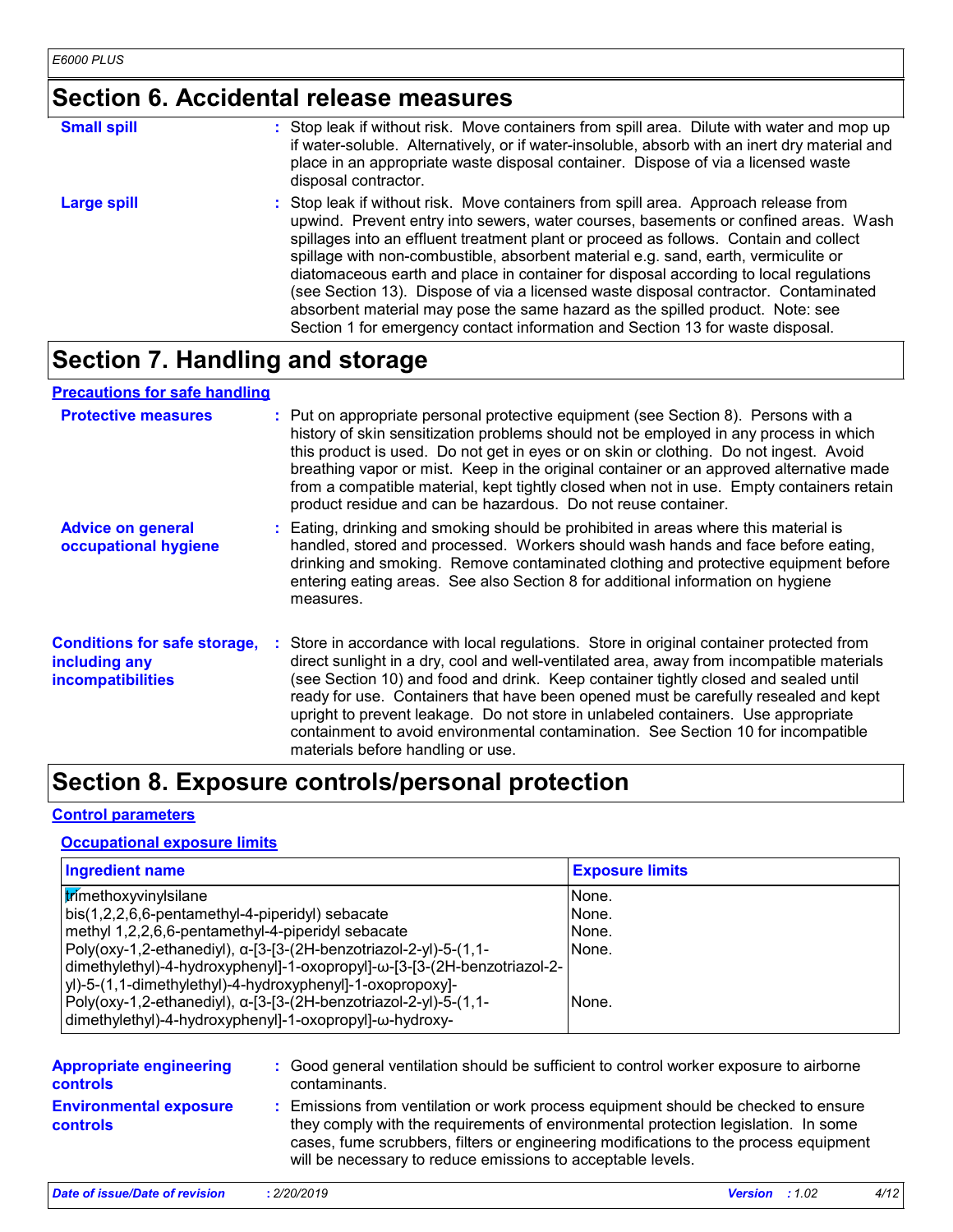# **Section 8. Exposure controls/personal protection**

#### **Individual protection measures**

| <b>Hygiene measures</b>       | : Wash hands, forearms and face thoroughly after handling chemical products, before<br>eating, smoking and using the lavatory and at the end of the working period.<br>Appropriate techniques should be used to remove potentially contaminated clothing.<br>Contaminated work clothing should not be allowed out of the workplace. Wash<br>contaminated clothing before reusing. Ensure that eyewash stations and safety<br>showers are close to the workstation location.                                                                                                                                            |
|-------------------------------|------------------------------------------------------------------------------------------------------------------------------------------------------------------------------------------------------------------------------------------------------------------------------------------------------------------------------------------------------------------------------------------------------------------------------------------------------------------------------------------------------------------------------------------------------------------------------------------------------------------------|
| <b>Eye/face protection</b>    | : Safety eyewear complying with an approved standard should be used when a risk<br>assessment indicates this is necessary to avoid exposure to liquid splashes, mists,<br>gases or dusts. If contact is possible, the following protection should be worn, unless<br>the assessment indicates a higher degree of protection: safety glasses with side-<br>shields.                                                                                                                                                                                                                                                     |
| <b>Skin protection</b>        |                                                                                                                                                                                                                                                                                                                                                                                                                                                                                                                                                                                                                        |
| <b>Hand protection</b>        | : Chemical-resistant, impervious gloves complying with an approved standard should be<br>worn at all times when handling chemical products if a risk assessment indicates this is<br>necessary. Considering the parameters specified by the glove manufacturer, check<br>during use that the gloves are still retaining their protective properties. It should be<br>noted that the time to breakthrough for any glove material may be different for different<br>glove manufacturers. In the case of mixtures, consisting of several substances, the<br>protection time of the gloves cannot be accurately estimated. |
| <b>Body protection</b>        | : Personal protective equipment for the body should be selected based on the task being<br>performed and the risks involved and should be approved by a specialist before<br>handling this product.                                                                                                                                                                                                                                                                                                                                                                                                                    |
| <b>Other skin protection</b>  | : Appropriate footwear and any additional skin protection measures should be selected<br>based on the task being performed and the risks involved and should be approved by a<br>specialist before handling this product.                                                                                                                                                                                                                                                                                                                                                                                              |
| <b>Respiratory protection</b> | : Based on the hazard and potential for exposure, select a respirator that meets the<br>appropriate standard or certification. Respirators must be used according to a<br>respiratory protection program to ensure proper fitting, training, and other important<br>aspects of use.                                                                                                                                                                                                                                                                                                                                    |

# **Section 9. Physical and chemical properties**

| <b>Appearance</b>                                 |                      |
|---------------------------------------------------|----------------------|
| <b>Physical state</b>                             | Liquid. [Paste.]     |
| <b>Color</b>                                      | Not available.       |
| Odor                                              | Mild.                |
| <b>Odor threshold</b>                             | Not available.       |
| рH                                                | t.<br>8              |
| <b>Melting point</b>                              | Not available.       |
| <b>Boiling point</b>                              | Not available.<br>t. |
| <b>Flash point</b>                                | Not available.       |
| <b>Evaporation rate</b>                           | Not available.       |
| <b>Flammability (solid, gas)</b>                  | Not available.       |
| Lower and upper explosive                         | : Not available.     |
| (flammable) limits                                |                      |
| <b>Vapor pressure</b>                             | Not available.       |
| <b>Vapor density</b>                              | Not available.       |
| <b>Relative density</b>                           | 1.07<br>t.           |
| <b>Partition coefficient: n-</b><br>octanol/water | Not available.       |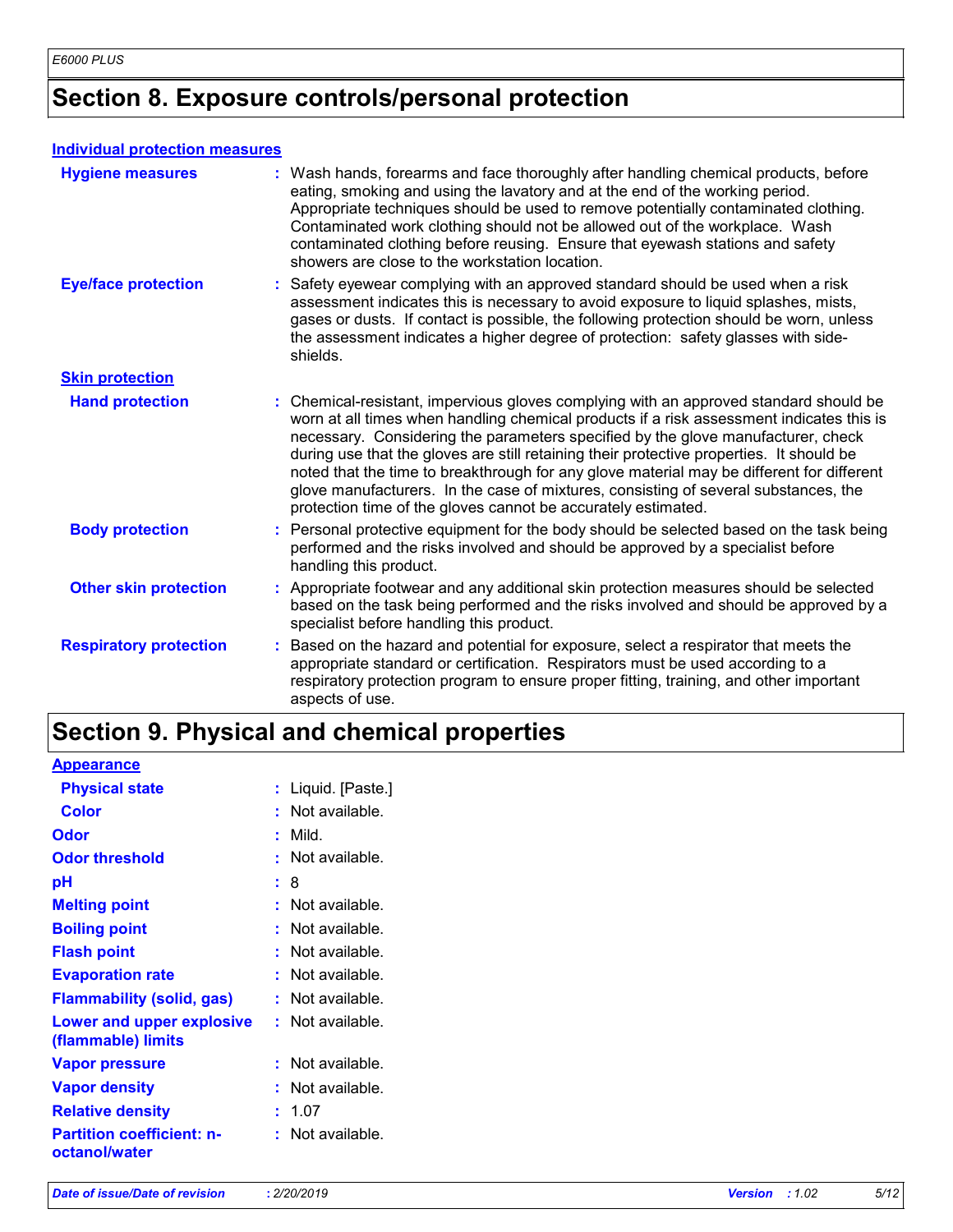# **Section 9. Physical and chemical properties**

| <b>Auto-ignition temperature</b> | : Not available. |
|----------------------------------|------------------|
| <b>Decomposition temperature</b> | : Not available. |
| <b>Viscosity</b>                 | : Not available. |
| Flow time (ISO 2431)             | : Not available. |

# **Section 10. Stability and reactivity**

| <b>Hazardous decomposition</b><br>products   | : Under normal conditions of storage and use, hazardous decomposition products should<br>not be produced. |
|----------------------------------------------|-----------------------------------------------------------------------------------------------------------|
| <b>Incompatible materials</b>                | : No specific data.                                                                                       |
| <b>Conditions to avoid</b>                   | : No specific data.                                                                                       |
| <b>Possibility of hazardous</b><br>reactions | : Under normal conditions of storage and use, hazardous reactions will not occur.                         |
| <b>Chemical stability</b>                    | : The product is stable.                                                                                  |
| <b>Reactivity</b>                            | : No specific test data related to reactivity available for this product or its ingredients.              |

### **Section 11. Toxicological information**

#### **Information on toxicological effects**

#### **Acute toxicity**

| <b>Product/ingredient name</b> | <b>Result</b>                                     | <b>Species</b>       | <b>Dose</b>                             | <b>Exposure</b> |
|--------------------------------|---------------------------------------------------|----------------------|-----------------------------------------|-----------------|
| trimethoxyvinylsilane          | LC50 Inhalation Vapor<br>LD50 Dermal<br>LD50 Oral | Rat<br>Rabbit<br>Rat | $16.8$ mg/l<br>3540 mg/kg<br>7120 mg/kg | I4 hours        |

#### **Irritation/Corrosion**

| <b>Product/ingredient name</b> | <b>Result</b>          | <b>Species</b> | <b>Score</b> | <b>Exposure</b>              | <b>Observation</b> |
|--------------------------------|------------------------|----------------|--------------|------------------------------|--------------------|
| trimethoxyvinylsilane          | l Eves - Mild irritant | Rabbit         |              | l 24 hours 500<br>milligrams |                    |
|                                | Skin - Mild irritant   | l Rabbit       |              | l 24 hours 500<br>milligrams |                    |

### **Sensitization**

Not available.

#### **Mutagenicity**

Not available.

#### **Carcinogenicity**

Not available.

#### **Reproductive toxicity**

Not available.

#### **Teratogenicity**

Not available.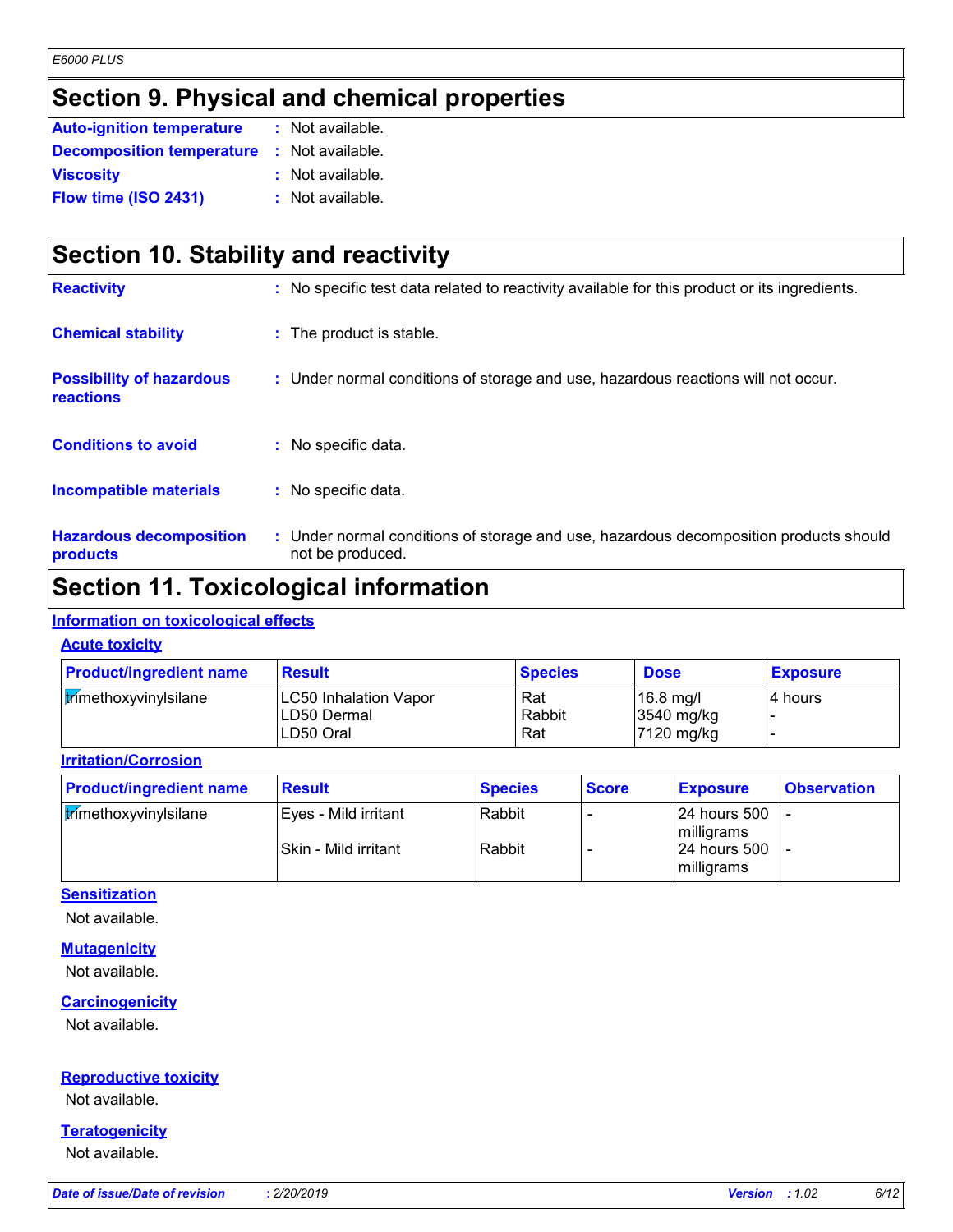|                                                                             | <b>Section 11. Toxicological information</b>                                                           |
|-----------------------------------------------------------------------------|--------------------------------------------------------------------------------------------------------|
| <b>Specific target organ toxicity (single exposure)</b>                     |                                                                                                        |
| Not available.                                                              |                                                                                                        |
| <b>Specific target organ toxicity (repeated exposure)</b><br>Not available. |                                                                                                        |
| <b>Aspiration hazard</b><br>Not available.                                  |                                                                                                        |
| <b>Information on the likely</b><br>routes of exposure                      | : Routes of entry anticipated: Dermal, Inhalation.                                                     |
| <b>Potential acute health effects</b>                                       |                                                                                                        |
| <b>Eye contact</b>                                                          | : No known significant effects or critical hazards.                                                    |
| <b>Inhalation</b>                                                           | No known significant effects or critical hazards.                                                      |
| <b>Skin contact</b>                                                         | May cause an allergic skin reaction.                                                                   |
| <b>Ingestion</b>                                                            | No known significant effects or critical hazards.                                                      |
|                                                                             | Symptoms related to the physical, chemical and toxicological characteristics                           |
| <b>Eye contact</b>                                                          | : No specific data.                                                                                    |
| <b>Inhalation</b>                                                           | : No specific data.                                                                                    |
| <b>Skin contact</b>                                                         | : Adverse symptoms may include the following:<br>irritation<br>redness                                 |
| <b>Ingestion</b>                                                            | : No specific data.                                                                                    |
|                                                                             | Delayed and immediate effects and also chronic effects from short and long term exposure               |
| <b>Short term exposure</b>                                                  |                                                                                                        |
| <b>Potential immediate</b><br>effects                                       | : Not available.                                                                                       |
| <b>Potential delayed effects</b>                                            | : Not available.                                                                                       |
| <u>Long term exposure</u>                                                   |                                                                                                        |
| <b>Potential immediate</b><br>effects                                       | : Not available.                                                                                       |
| <b>Potential delayed effects</b>                                            | : Not available.                                                                                       |
| <b>Potential chronic health effects</b>                                     |                                                                                                        |
| Not available.                                                              |                                                                                                        |
| <b>General</b>                                                              | Once sensitized, a severe allergic reaction may occur when subsequently exposed to<br>very low levels. |
| <b>Carcinogenicity</b>                                                      | No known significant effects or critical hazards.                                                      |
| <b>Mutagenicity</b>                                                         | No known significant effects or critical hazards.                                                      |
| <b>Teratogenicity</b>                                                       | No known significant effects or critical hazards.                                                      |
| <b>Developmental effects</b>                                                | No known significant effects or critical hazards.                                                      |
| <b>Fertility effects</b>                                                    | No known significant effects or critical hazards.                                                      |
|                                                                             |                                                                                                        |

**Numerical measures of toxicity Acute toxicity estimates**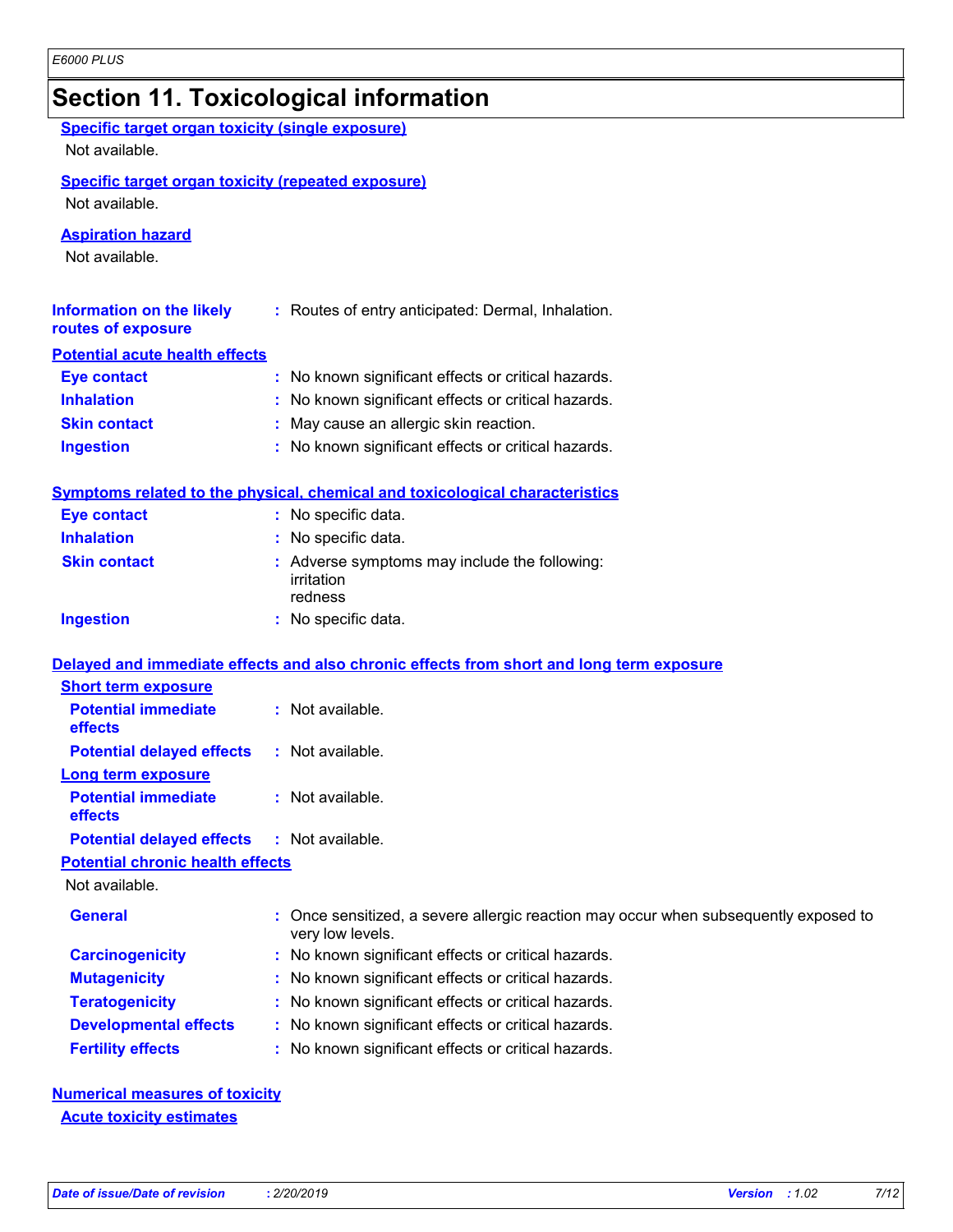# **Section 11. Toxicological information**

| <b>Route</b>        | <b>ATE value</b> |
|---------------------|------------------|
| Dermal              | 138027.5 mg/kg   |
| Inhalation (vapors) | 655 mg/l         |

# **Section 12. Ecological information**

#### **Toxicity**

| <b>Product/ingredient name</b>                                             | <b>Result</b>         | <b>Species</b> | <b>Exposure</b> |
|----------------------------------------------------------------------------|-----------------------|----------------|-----------------|
| trimethoxyvinylsilane                                                      | Acute EC50 168.7 mg/l | Daphnia        | 48 hours        |
|                                                                            | Acute LC50 191 mg/l   | Fish           | 4 days          |
|                                                                            | Acute NOEC 100 mg/l   | Fish           | 4 days          |
| methyl 1,2,2,6,6-pentamethyl- Acute LC50 0.97 mg/l<br>4-piperidyl sebacate |                       | Fish           | 196 hours       |

#### **Persistence and degradability**

Not available.

#### **Bioaccumulative potential**

Not available.

#### **Mobility in soil**

**Soil/water partition coefficient (Koc) :** Not available.

**Other adverse effects** : No known significant effects or critical hazards.

### **Section 13. Disposal considerations**

#### The generation of waste should be avoided or minimized wherever possible. Disposal of this product, solutions and any by-products should at all times comply with the requirements of environmental protection and waste disposal legislation and any regional local authority requirements. Dispose of surplus and non-recyclable products via a licensed waste disposal contractor. Waste should not be disposed of untreated to the sewer unless fully compliant with the requirements of all authorities with jurisdiction. Waste packaging should be recycled. Incineration or landfill should only be considered when recycling is not feasible. This material and its container must be disposed of in a safe way. Care should be taken when handling emptied containers that have not been cleaned or rinsed out. Empty containers or liners may retain some product residues. Avoid dispersal of spilled material and runoff and contact with soil, waterways, drains and sewers. **Disposal methods :**

### **Section 14. Transport information**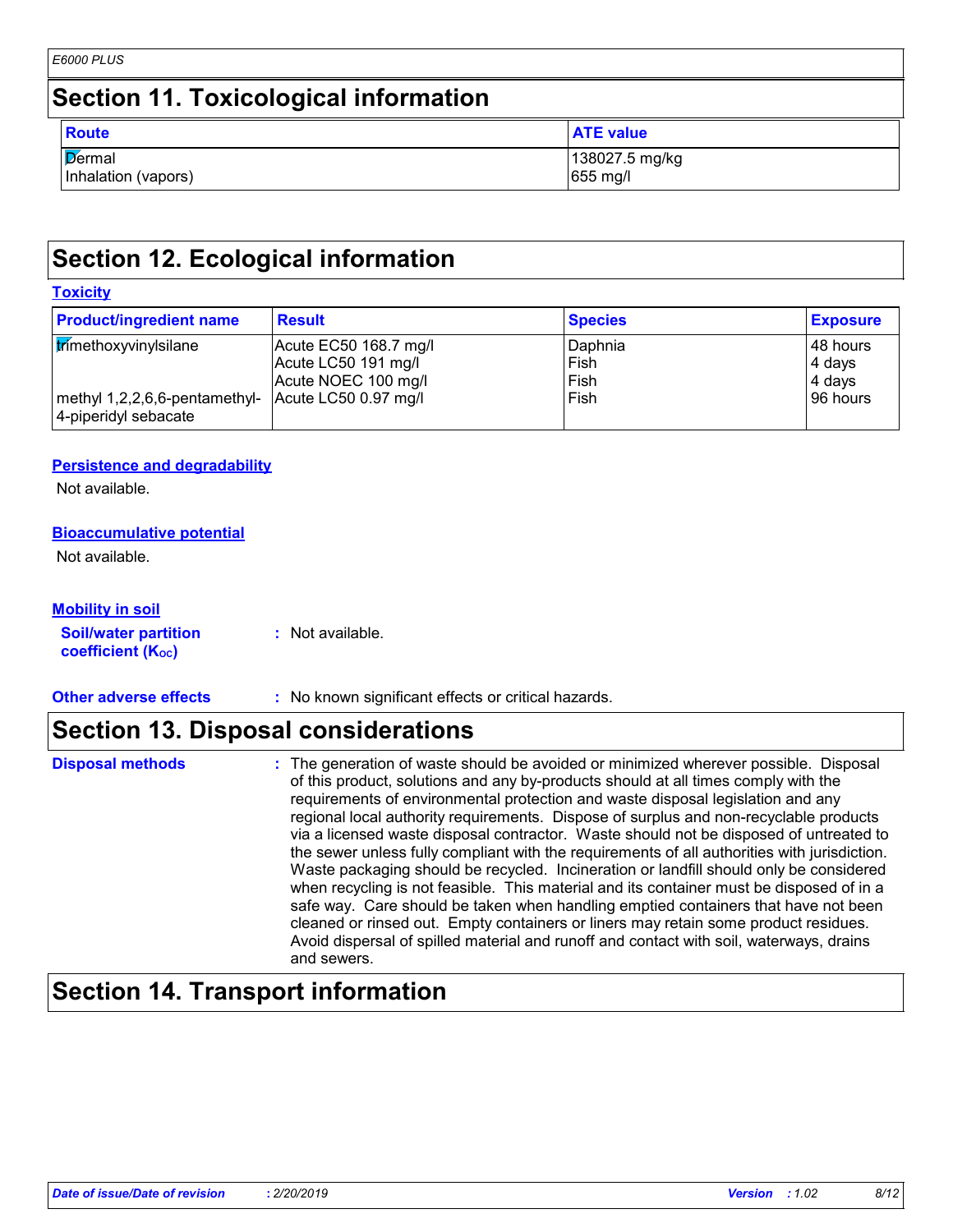# **Section 14. Transport information**

|                                      | <b>DOT</b><br><b>Classification</b> | <b>TDG</b><br><b>Classification</b> | <b>Mexico</b><br><b>Classification</b> | <b>ADR/RID</b>           | <b>IMDG</b>              | <b>IATA</b>              |
|--------------------------------------|-------------------------------------|-------------------------------------|----------------------------------------|--------------------------|--------------------------|--------------------------|
| <b>UN number</b>                     | Not regulated.                      | Not regulated.                      | Not regulated.                         | Not regulated.           | Not regulated.           | Not regulated.           |
| <b>UN proper</b><br>shipping name    |                                     |                                     |                                        |                          |                          |                          |
| <b>Transport</b><br>hazard class(es) |                                     |                                     |                                        |                          |                          |                          |
| <b>Packing group</b>                 | $\overline{\phantom{a}}$            |                                     |                                        | $\overline{\phantom{a}}$ | $\overline{\phantom{a}}$ | $\overline{\phantom{0}}$ |
| <b>Environmental</b><br>hazards      | No.                                 | No.                                 | No.                                    | No.                      | No.                      | No.                      |

**Special precautions for user Transport within user's premises:** always transport in closed containers that are **:** upright and secure. Ensure that persons transporting the product know what to do in the event of an accident or spillage.

**Transport in bulk according :** Not available. **to Annex II of MARPOL and the IBC Code**

# **Section 15. Regulatory information**

| <b>U.S. Federal regulations</b>                                | t                               |
|----------------------------------------------------------------|---------------------------------|
| <b>Clean Air Act Section 602</b><br><b>Class I Substances</b>  | : Not listed                    |
| <b>Clean Air Act Section 602</b><br><b>Class II Substances</b> | : Not listed                    |
| <b>DEA List I Chemicals</b><br>(Precursor Chemicals)           | : Not listed                    |
| <b>DEA List II Chemicals</b><br>(Essential Chemicals)          | : Not listed                    |
| <b>SARA 302/304</b>                                            |                                 |
| <b>Composition/information on ingredients</b>                  |                                 |
| No products were found.                                        |                                 |
| SARA 304 RQ                                                    | Not applicable.                 |
| <b>SARA 311/312</b>                                            |                                 |
| <b>Classification</b>                                          | Immediate (acute) health hazard |
| <b>Composition/information on ingredients</b>                  |                                 |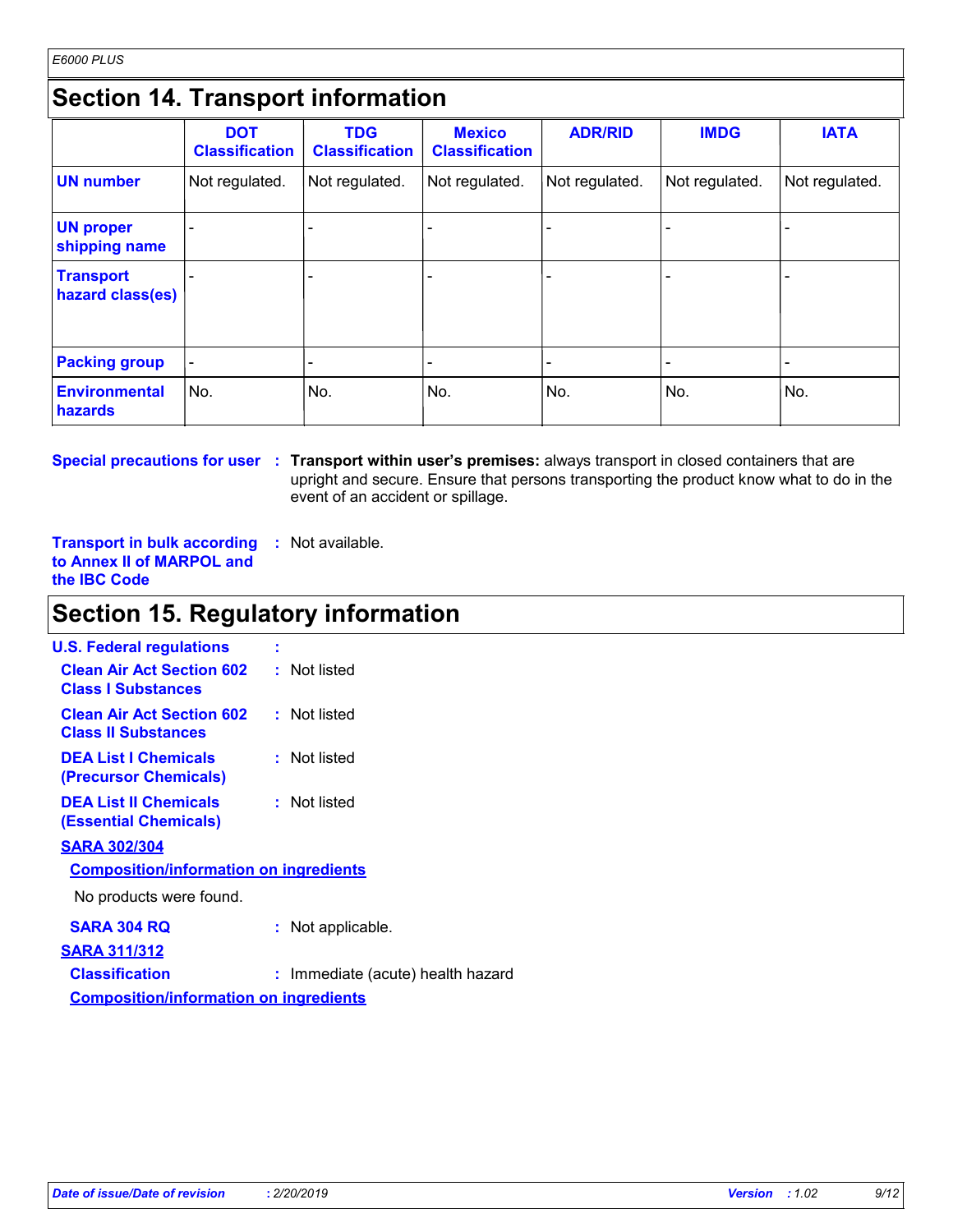# **Section 15. Regulatory information**

| <b>Name</b>                                                                                                                                                                                                                         | $\frac{9}{6}$ | <b>Fire</b><br>hazard | <b>Sudden</b><br>release of<br><b>pressure</b> | <b>Reactive</b> | <b>Immediate</b><br>(acute)<br>health<br>hazard | <b>Delayed</b><br>(chronic)<br>health<br>hazard |
|-------------------------------------------------------------------------------------------------------------------------------------------------------------------------------------------------------------------------------------|---------------|-----------------------|------------------------------------------------|-----------------|-------------------------------------------------|-------------------------------------------------|
| trimethoxyvinylsilane                                                                                                                                                                                                               | $\leq$ 3      | Yes.                  | No.                                            | No.             | Yes.                                            | No.                                             |
| bis(1,2,2,6,6-pentamethyl-<br>4-piperidyl) sebacate                                                                                                                                                                                 | $\leq 1$      | No.                   | No.                                            | No.             | Yes.                                            | No.                                             |
| methyl 1,2,2,6,6-pentamethyl-<br>4-piperidyl sebacate                                                                                                                                                                               | $≤1$          | No.                   | No.                                            | No.             | Yes.                                            | No.                                             |
| Poly(oxy-1,2-ethanediyl), $\alpha$ -[3-[3<br>$-(2H-benzotriazol-2-yl)-5-(1,1-$<br>dimethylethyl)-4-hydroxyphenyl]-<br>1-oxopropyl]-ω-[3-[3-(2H-<br>benzotriazol-2-yl)-5-(1,1-<br>dimethylethyl)-4-hydroxyphenyl]-<br>1-oxopropoxy]- | ≤0.3          | No.                   | No.                                            | No.             | Yes.                                            | No.                                             |
| Poly(oxy-1,2-ethanediyl), $\alpha$ -[3-[3<br>$-(2H-benzotriazol-2-yl)-5-(1,1-$<br>dimethylethyl)-4-hydroxyphenyl]-<br>1-oxopropyl]-ω-hydroxy-                                                                                       | ≤0.3          | No.                   | No.                                            | No.             | Yes.                                            | No.                                             |

#### **State regulations**

| <b>Massachusetts</b> | : None of the components are listed. |
|----------------------|--------------------------------------|
| <b>New York</b>      | : None of the components are listed. |
| <b>New Jersey</b>    | : None of the components are listed. |
| <b>Pennsylvania</b>  | : None of the components are listed. |

**International regulations**

**Chemical Weapon Convention List Schedules I, II & III Chemicals** Not listed.

**Montreal Protocol (Annexes A, B, C, E)**

Not listed.

**Stockholm Convention on Persistent Organic Pollutants** Not listed.

**Rotterdam Convention on Prior Informed Consent (PIC)** Not listed.

#### **UNECE Aarhus Protocol on POPs and Heavy Metals**

Not listed.

### **Inventory list**

| <b>Australia</b>         | : Not determined.                                                                    |
|--------------------------|--------------------------------------------------------------------------------------|
| <b>Canada</b>            | : All components are listed or exempted.                                             |
| <b>China</b>             | : Not determined.                                                                    |
| <b>Europe</b>            | : All components are listed or exempted.                                             |
| <b>Japan</b>             | : Japan inventory (ENCS): Not determined.<br>Japan inventory (ISHL): Not determined. |
| <b>Malaysia</b>          | : Not determined.                                                                    |
| <b>New Zealand</b>       | : Not determined.                                                                    |
| <b>Philippines</b>       | : Not determined.                                                                    |
| <b>Republic of Korea</b> | : Not determined.                                                                    |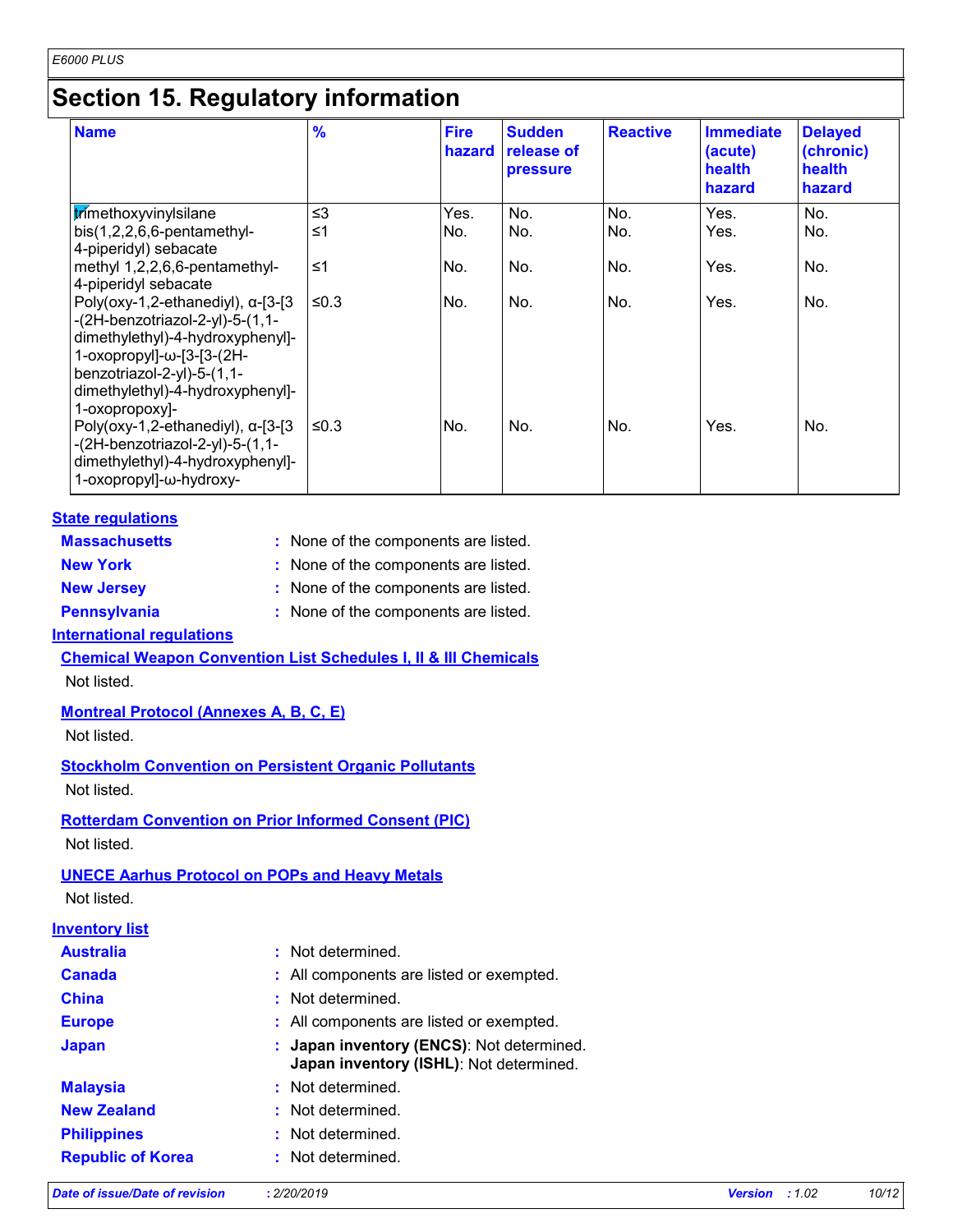# **Section 15. Regulatory information**

| <b>Taiwan</b>        | : All components are listed or exempted. |
|----------------------|------------------------------------------|
| <b>Thailand</b>      | : Not determined.                        |
| <b>Turkey</b>        | : Not determined.                        |
| <b>United States</b> | : All components are listed or exempted. |
| <b>Viet Nam</b>      | : Not determined.                        |

# **Section 16. Other information**

**Hazardous Material Information System (U.S.A.)**



**Caution: HMIS® ratings are based on a 0-4 rating scale, with 0 representing minimal hazards or risks, and 4 representing significant hazards or risks. Although HMIS® ratings and the associated label are not required on SDSs or products leaving a facility under 29 CFR 1910.1200, the preparer may choose to provide them. HMIS® ratings are to be used with a fully implemented HMIS® program. HMIS® is a registered trademark and service mark of the American Coatings Association, Inc.**

**The customer is responsible for determining the PPE code for this material. For more information on HMIS® Personal Protective Equipment (PPE) codes, consult the HMIS® Implementation Manual.**

**National Fire Protection Association (U.S.A.)**

**Procedure used to derive the classification**



**Reprinted with permission from NFPA 704-2001, Identification of the Hazards of Materials for Emergency Response Copyright ©1997, National Fire Protection Association, Quincy, MA 02269. This reprinted material is not the complete and official position of the National Fire Protection Association, on the referenced subject which is represented only by the standard in its entirety.**

**Copyright ©2001, National Fire Protection Association, Quincy, MA 02269. This warning system is intended to be interpreted and applied only by properly trained individuals to identify fire, health and reactivity hazards of chemicals. The user is referred to certain limited number of chemicals with recommended classifications in NFPA 49 and NFPA 325, which would be used as a guideline only. Whether the chemicals are classified by NFPA or not, anyone using the 704 systems to classify chemicals does so at their own risk.**

| <b>Classification</b>            | <b>Justification</b>      |
|----------------------------------|---------------------------|
| SKIN SENSITIZATION - Category 1A | <b>Weight of evidence</b> |

| <b>History</b>                    |                                                                                                                                                                                                                                                                                                                                                                                     |
|-----------------------------------|-------------------------------------------------------------------------------------------------------------------------------------------------------------------------------------------------------------------------------------------------------------------------------------------------------------------------------------------------------------------------------------|
| Date of issue/Date of<br>revision | : 2/20/2019                                                                                                                                                                                                                                                                                                                                                                         |
| <b>Version</b>                    | : 1.02                                                                                                                                                                                                                                                                                                                                                                              |
| <b>Key to abbreviations</b>       | $\therefore$ ATE = Acute Toxicity Estimate<br><b>BCF</b> = Bioconcentration Factor<br>GHS = Globally Harmonized System of Classification and Labelling of Chemicals<br>IATA = International Air Transport Association<br>IBC = Intermediate Bulk Container<br><b>IMDG = International Maritime Dangerous Goods</b><br>LogPow = logarithm of the octanol/water partition coefficient |